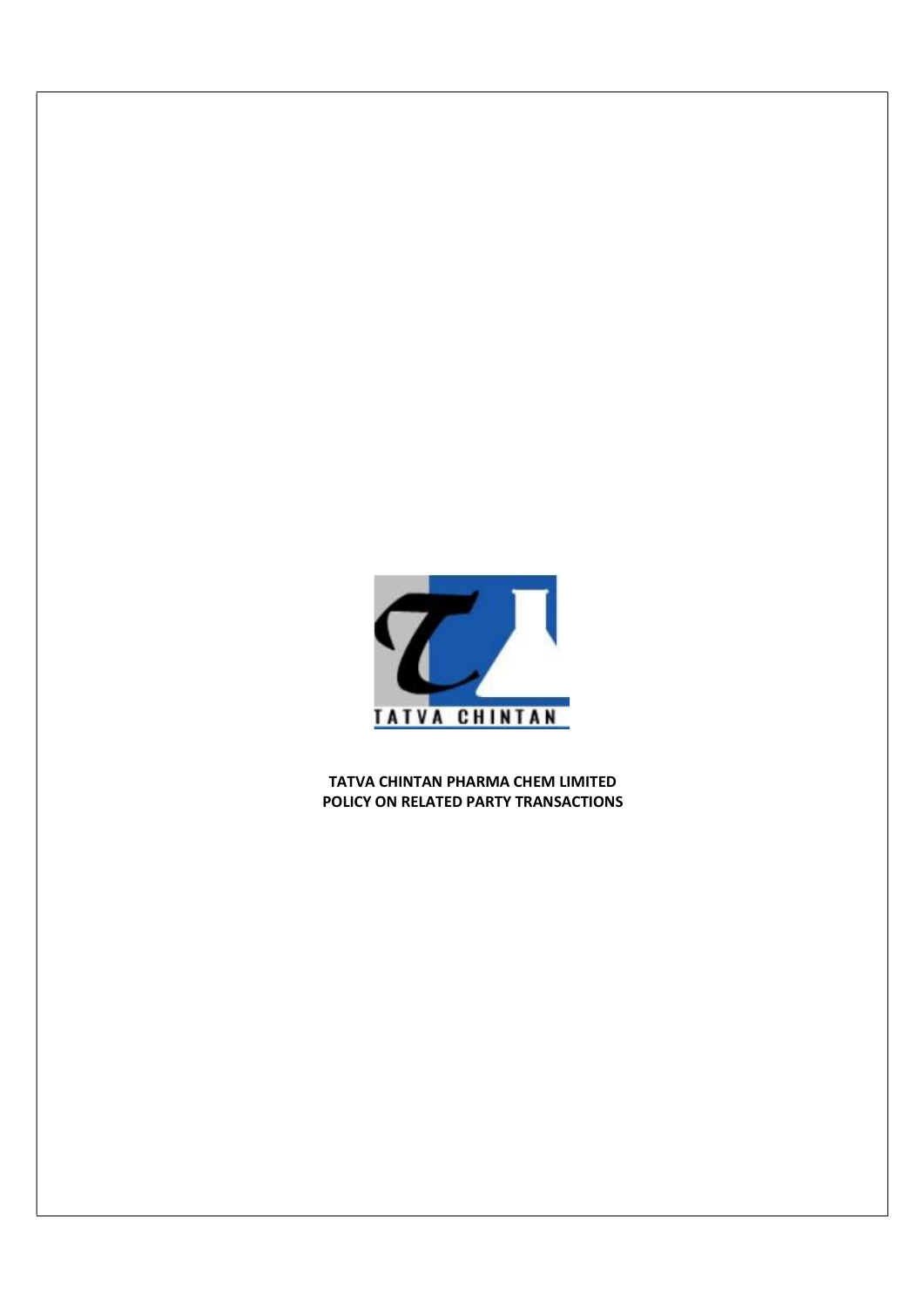| Name of Document           | POLICY ON RELATED PARTY TRANSACTIONS |
|----------------------------|--------------------------------------|
| Version                    | 2.0                                  |
| Policy/Code/Manual/Other   | Policy                               |
| Effective date of document | $1.0 - 13 - 03 - 2021$               |
| Amendment date             | $2.0 - 17 - 01 - 2022$               |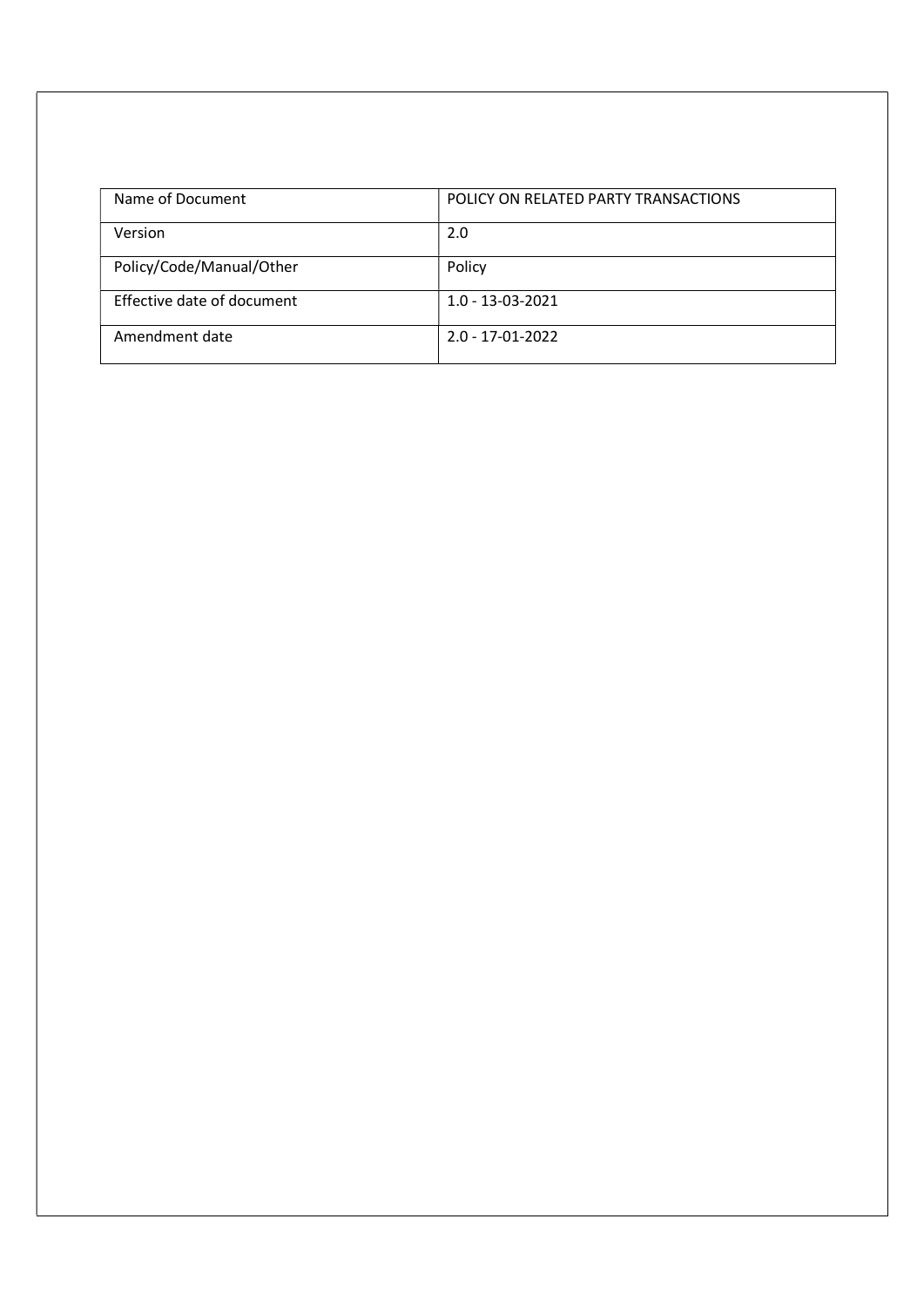# TATVA CHINTAN PHARMA CHEM LIMITED POLICY ON RELATED PARTY TRANSACTIONS

### 1. PREAMBLE

- 1.1 Tatva Chintan Pharma Chem Limited (hereinafter referred to as the 'Company") has always been committed to good Corporate Governance Practices, including in matters relating to Related Party Transactions. An endeavour is consistently made to have only arms' length transactions with Related Parties. Related Party Transactions can present potential or actual conflicts of interest and may raise questions about whether such transactions are consistent with the Company and its shareholders' best interests and in compliance to the provisions of Section 188 of the Companies Act, 2013 and Regulation 23 of SEBI (Listing Obligations and Disclosure Requirements) Regulations, 2015.
- 1.2 All Related Party Transactions (RPT), as that term is defined in this policy, shall be subject to review in accordance with the procedures set forth below. The Board of Directors (the "Board") has determined that the Audit Committee (the "Committee") is best suited to review all Related Party Transactions.
- 1.3 This Related Party Transactions ("Policy") is framed based on SEBI (Listing Obligations and Disclosure Requirements) Regulations, 2015 and applies to transactions between the Company and one or more of its Related Parties. It provides a framework for governance and reporting of Related Party Transactions including material transactions.

### 2. OBJECTIVE

- 2.1 This Policy is intended as follows:
	- A. To ensure due and timely identification, approval, disclosure and reporting of transactions between the Company and any of its Related Parties in compliance with the applicable laws and regulations as may be amended from time to time;
	- B. To ensure high standards of Corporate Governance while dealing with related parties.
- 2.2. The provisions of this Policy are designed to govern the approval process and disclosure requirements to ensure transparency in the conduct of Related Party Transactions in the best interest of the Company and its shareholders and to comply with the statutory provisions in this regard.

### 3. DEFINITIONS

- 3.1 "Act" means Companies Act, 2013 (Act) and Rules made thereunder, including any amendments or modifications thereof.
- 3.2 "Audit Committee" or "Committee" means the Committee of the Board constituted from time to time under the provisions of Regulation 18 of the SEBI (Listing Obligations and Disclosure Requirements) Regulations, 2015 and Section 177 of the Companies Act, 2013.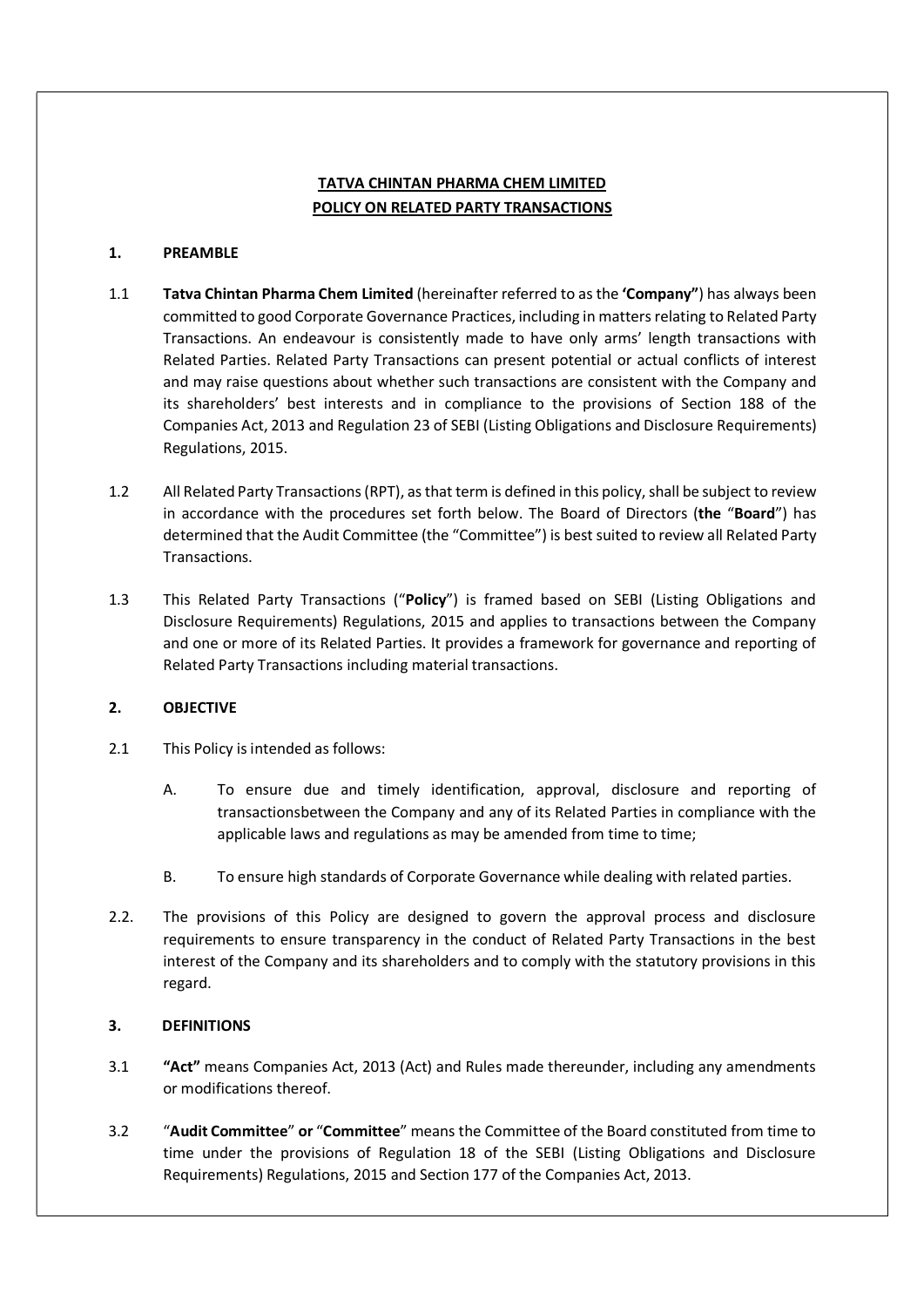- 3.3 "Board" means the Board of Directors of Tatva Chintan Pharma Chem Limited.
- 3.4 "Policy" means this Policy on Related Party Transaction, as amended from time to time
- 3.5 "LODR" means Securities and Exchange Board of India (Listing Obligations and Disclosure Requirements) Regulations, 2015 and as amended from time to time.
- 3.6 Arm's Length Basis: Terms will be treated as on 'Arm's Length Basis' if the commercial and key terms are comparable and are not materially different with similar transactions with non-related parties considering all the aspects of the transactions such as quality, realizations, other terms of the contract, etc. In case of contracts with related parties for specified period / quantity / services, it is possible that the terms of one off comparable transaction with an unrelated party are at variance, during the validity of contract with related party. In case the Company is not doing similar transactions with any other non- related party, terms for similar transactions between other non-related parties of similar standing can be considered to establish 'arm's length basis'. Other methods prescribed for this purpose under any law can also be considered for establishing this principle.
- 3.7 "Key Managerial Personnel" means Key Managerial Personnel as defined under Section 2(51) of the Companies Act, 2013.
- 3.8 "Material Related Party Transaction" means a Related Party Transaction which individually or taken together with previous transactions during the financial year exceeds 10% of the annual consolidated turnover of the Company as per the last audited financial statements of the Company, whichever is lower or such limits as may be prescribed either in the Companies Act, 2013 or the SEBI (Listing Obligation and Disclosures Requirements) Regulations, 2015 as amended from time to time whichever is stricter.

Notwithstanding the above, a transaction involving payments made to a related party with respect to brand usage or royalty shall be considered material if the transaction(s) to be entered into individually or taken together with previous transactions during a financial year, exceed 5(five) percent of the annual consolidated turnover of the listed entity as per the last audited financial statements of the listed entity.

- 3.9 "Material Modification" shall mean and include any modification to an existing Related Party Transaction having variance of 20% or more of the transaction value as approved by the Audit Committee/Board/shareholders as the case may be.
- 3.10 "Related Party" means a related party as defined under the Companies Act, 2013 read with Regulation 23 of SEBI (Listing Obligations and Disclosure Requirements) Regulations, 2015 and Indian Accounting Standards, as amended from time to time.

# 3.11 "Related Party Transaction" means any transaction between-: (a) the Company/ any of its subsidiaries with Related Party of the Company/any of its subsidiaries;

(b) the Company/any of its subsidiaries with any other person/entity with a purpose to benefit a Related Party of the Company/any of its subsidiaries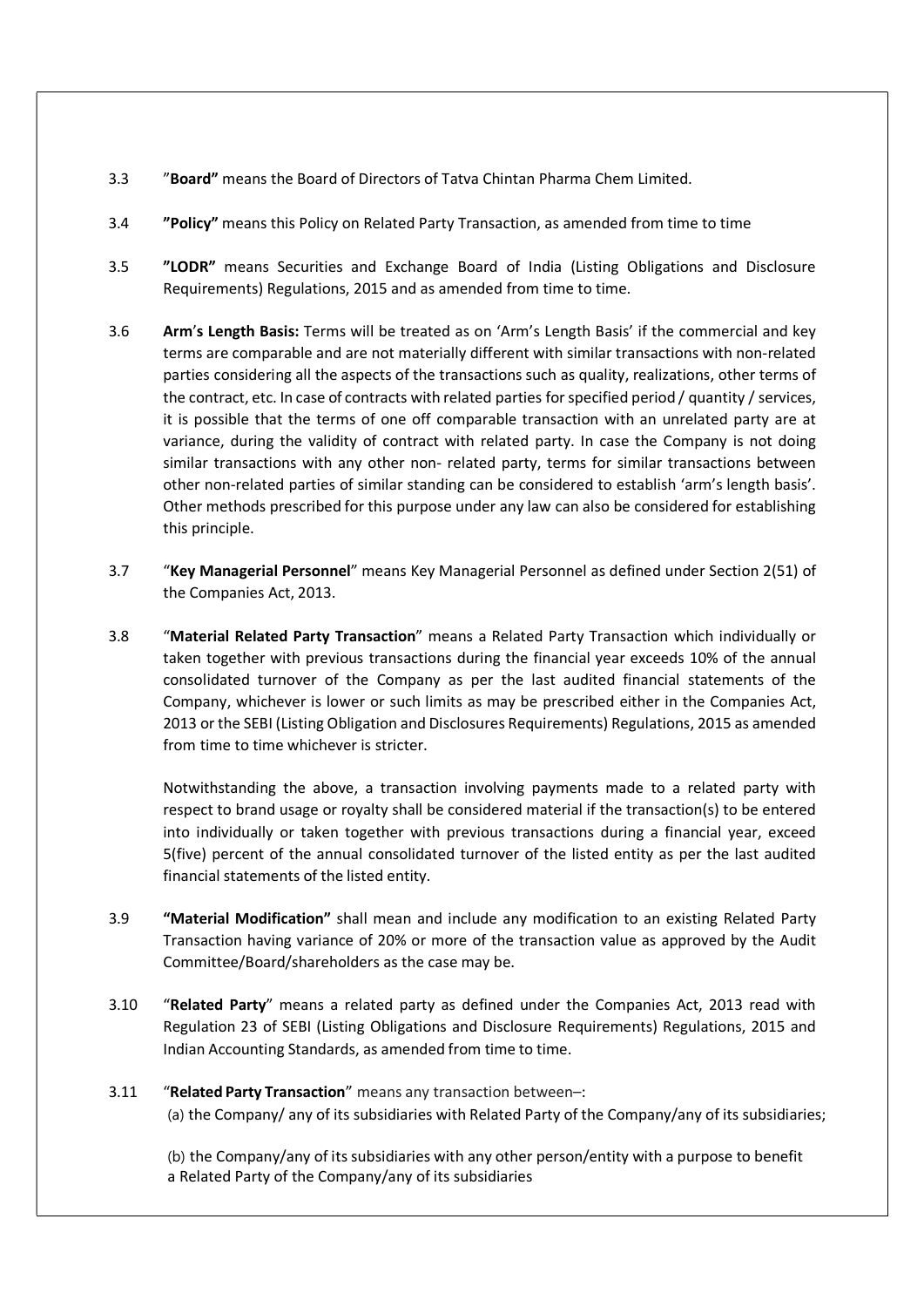for transfer of resources, services or obligations, regardless of whether a price is charged and includes but not limited to the following: –

- A. Sale, purchase or supply of any goods or materials;
- B. Selling or otherwise disposing of, or buying property of any kind;
- C. Leasing of property of any kind;
- D. Availing or rendering of any services;
- E. Appointment of any agent for the purchase or sale of goods, materials, services or property;
- F. Such related party's appointment to any office or place of profit in the Company, its subsidiary Company or associate Company;
- G. Underwriting the subscription of any securities or derivatives thereof, of the Company;
- H. Financing (including loans and equity contributions in cash or kind);
- I. Providing or obtaining guarantees and collaterals; and
- J. Deputation of employees.

(The points set forth above is an indicative list and not an exhaustive one).

- 3.12 "Relative" means a relative as defined under the Companies Act, 2013 and includes anyone who is related in any of the following manner –
	- A. Members of a Hindu undivided family;
	- B. Husband or wife;
	- C. Father (including step-father);
	- D. Mother (including step-mother);
	- E. Son (including step-son);
	- F. Son's wife;
	- G. Daughter;
	- H. Daughter's husband;
	- I. Brother (including step-brother); or
	- J. Sister (including step-sister).
- 3.13 "Transaction" with a related party shall be construed to include a single transaction or a group of transactions.
- 3.14 The terms Director and Key Managerial Personnel shall have the same meaning as assigned under the Companies Act, 2013.
- 3.15 Any other term not defined herein shall have the same meaning as defined in the Companies Act, 2013, the Securities and Exchange Board of India (Listing Obligations and Disclosure Requirements) Regulations, 2015 including amendments thereof, Indian Accounting Standards; and or any other statute, law, standards, regulations or other governmental instruction relating to Related Party Transactions.

### 4. POLICY

4.1 The Members of the Audit Committee of the Company, who are Independent Directors shall review and approve all Related Party Transactions and Material Modifications based on this Policy.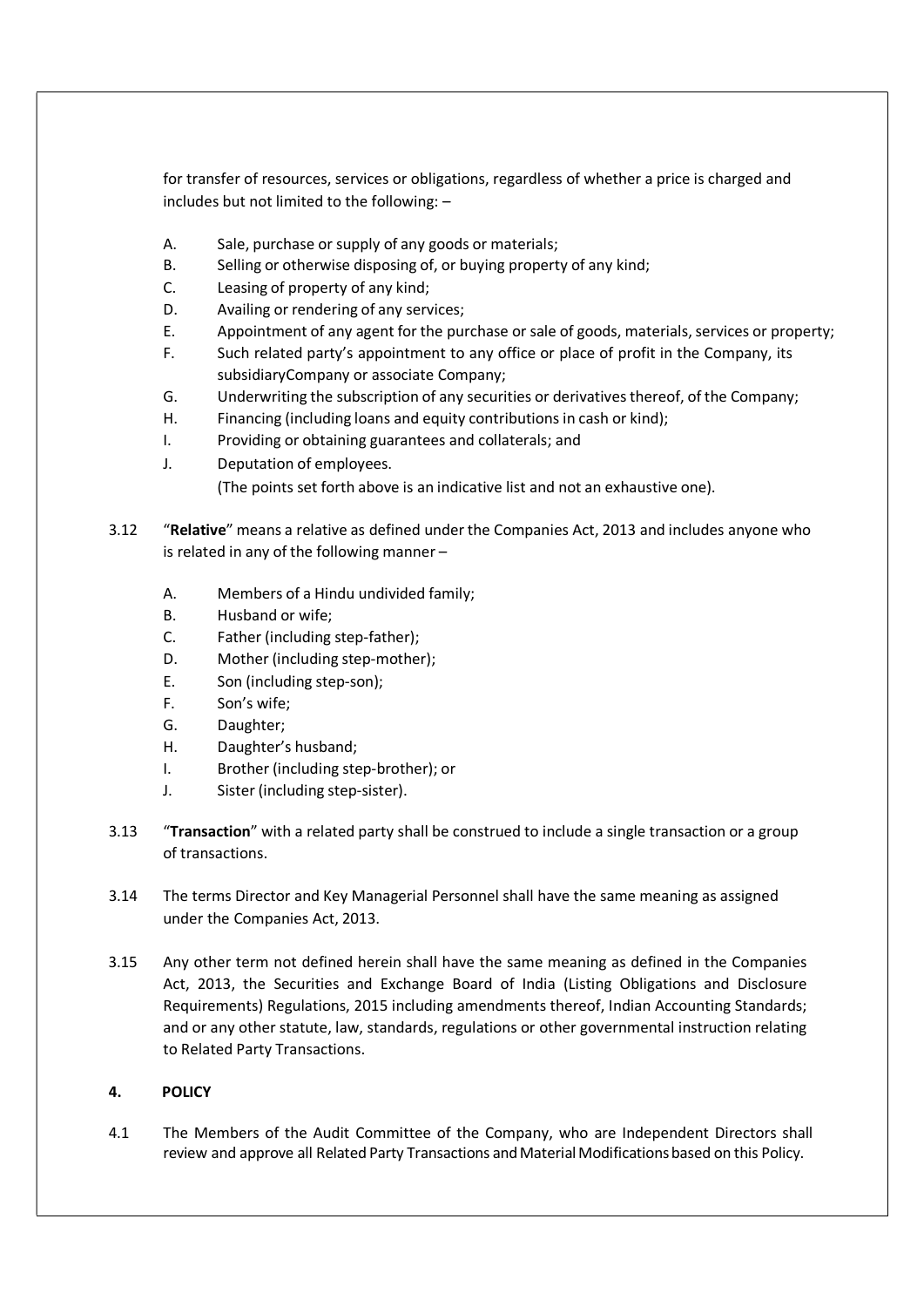- 4.2 All proposed Related Party Transactions and Material Modifications must be reported to the Audit Committee for its prior approval in accordance with this Policy. In the case of frequent / regular / repetitive transactions which are in the ordinary course of business of the Company, the Committee may grant standing pre –approval/ omnibus approval, details whereof are given in a separate section of this Policy.
- 4.3 In exceptional cases, where a prior approval is not taken due to an inadvertent omission or due to unforeseen circumstances, the Committee may ratify the transactions in accordance with this Policy.

### 5. REVIEW AND APPROVAL OF RELATED PARTY TRANSACTION

5.1 All Related Party Transactions shall be subject to the prior approval of the Audit Committee whether at a meeting or by resolution by circulation or through electronic mode. A member of the Committee who (if) has a potential interest in any Related Party Transaction may remain present in the meeting but shall not vote to approve the relevant transaction irrespective of whether the entity is a party to the particular transaction or not and shall not be counted in determining the presence of a quorum when such transaction is considered.

## 6. CONSIDERATION BY THE COMMITTEE IN APPROVING THE PROPOSED TRANSACTIONS

- 6.1 While considering any transaction, the Committee shall take into account all relevant facts and circumstances including the terms of the transaction, the business purpose of the transaction, the benefits to the Company and to the Related Party, and any other relevant matters.
- 6.2 Prior to the approval, the Committee shall, inter-alia, consider the following factors to the extent relevant to the transaction:
	- A. Whether the terms of the Related Party Transaction are in the ordinary course of the Company's business and are on an arm's length basis;
	- B. The business reasons for the Company to enter into the Related Party Transaction and the nature of alternative transactions, if any;
	- C. Whether the Related Party Transaction includes any potential reputational risks that may arise as a result of or in connection with the proposed Transaction; and
	- D. Whether the Related Party Transaction would affect the independence or present a conflict of interest for any Director or Key Managerial Personnel of the Company, taking into account the size of the transaction, the overall financial position of the Director, Key Managerial Personnel or other Related Party, the direct or indirect nature of the Director's interest, Key Managerial Personnel's or other Related Party's interest in the transaction and the ongoing nature of any proposed relationship and any other factors the Committee deems relevant.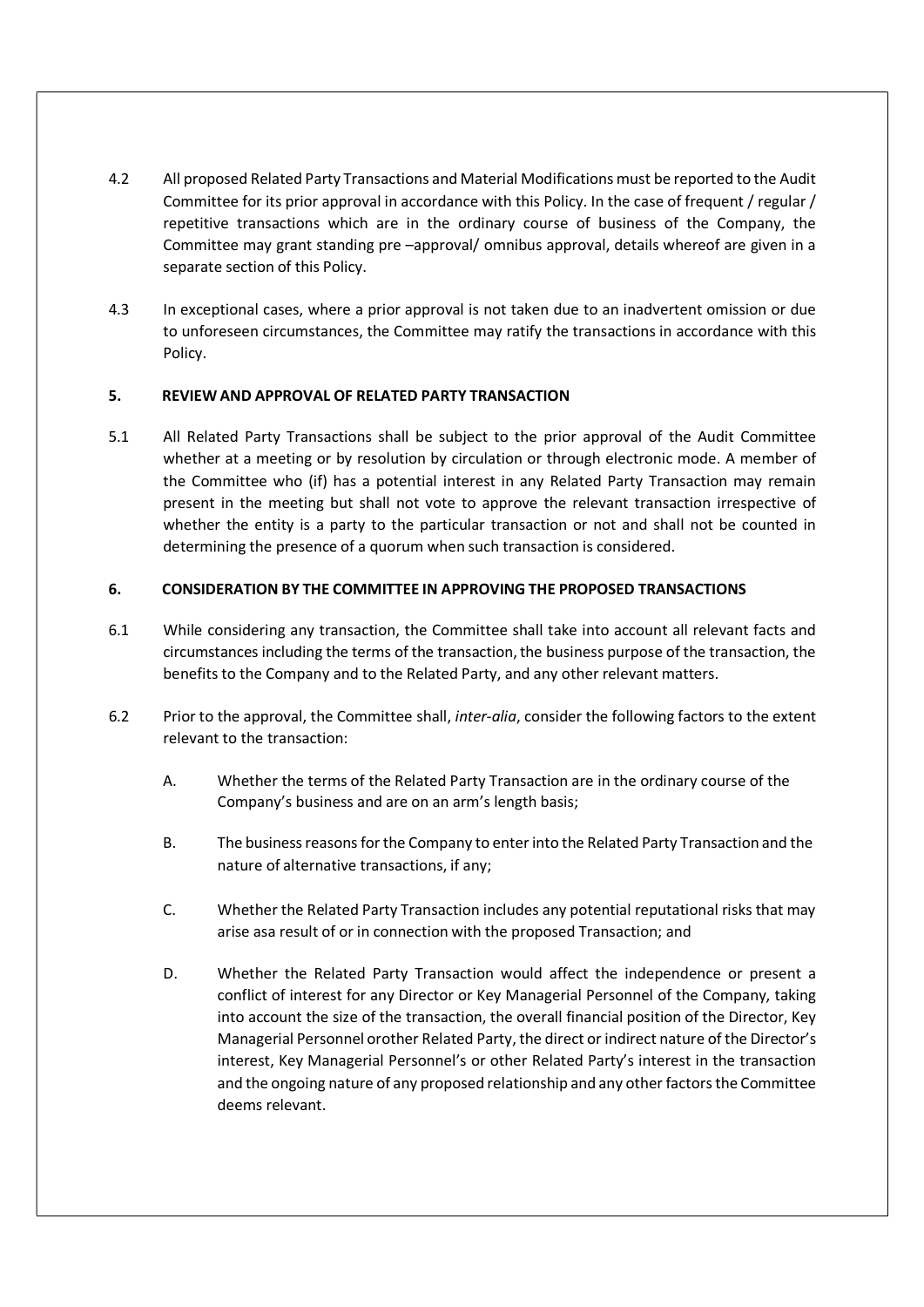6.3 While considering the arm's length nature of the transaction, the Committee shall take into account the facts and circumstances as were applicable at the time of entering into the transaction with the Related Party. The Committee shall take into consideration that subsequent events (i.e., events after the initial transactions have commenced) like evolving business strategies / short term commercial decisions to improve / sustain market share, changing market dynamics, local competitive scenario, economic / regulatory conditions affecting the global / domestic industry, may impact profitability but may not have a bearing on the otherwise arm's length nature of the transaction.

# 7. APPROVAL BY CIRCULAR RESOLUTION OF THE COMMITTEE

7.1 In the event the Company Management determines that it is impractical or undesirable to wait until a meeting of the Committee to enter into a Related Party Transaction, such transaction may be approved by the Committee by way of circular resolution in accordance with this Policy and statutory provisions for the time being in force. Any such approval must be ratified by the Committee at its next scheduled meeting.

## 8. APPROVAL BY THE BOARD

8.1 If the Committee determines that a Related Party Transaction should be brought before the Board, or if the Board in any case elects to review any such matter or it is mandatory under any law for Board to approve the Related Party Transaction, then the Board shall consider and approve the Related Party Transaction at a meeting and the considerations set forth above shall apply to the Board's review and approval of the matter, with such modification as may be necessary or appropriate under the circumstances.

# 9. STANDING PRE-APPROVAL / OMNIBUS APPROVAL BY THE COMMITTEE

- 9.1 In the case of frequent / regular / repetitive transactions which are in the normal course of business of the Company, the Committee may grant standing pre-approval / omnibus approval. While granting the approval, the Audit Committee shall satisfy itself of the need for the omnibus approval and that same is in the interest of the Company. The omnibus approval shall specify the following:
	- A. Name of the related party;
	- B. Nature of the transaction;
	- C. Period of the transaction;
	- D. Maximum amount of the transactions that can be entered into;
	- E. Indicative base price / current contracted price and formula for variation in price, if any; and
	- F. Such other conditions as the Audit Committee may deem fit.
- 9.2 Such transactions will be deemed to be pre-approved and may not require any further approval of the Audit Committee for each specific transaction unless the price, value or material terms of the contract or arrangement have been varied / amended. Any proposed variations / amendments to these factors shall require a prior approval of the Committee. The Committee shall review, at least on a quarterly basis, the details of Related Party Transactions entered into by the Company pursuant to each of the omnibus approval given, if any.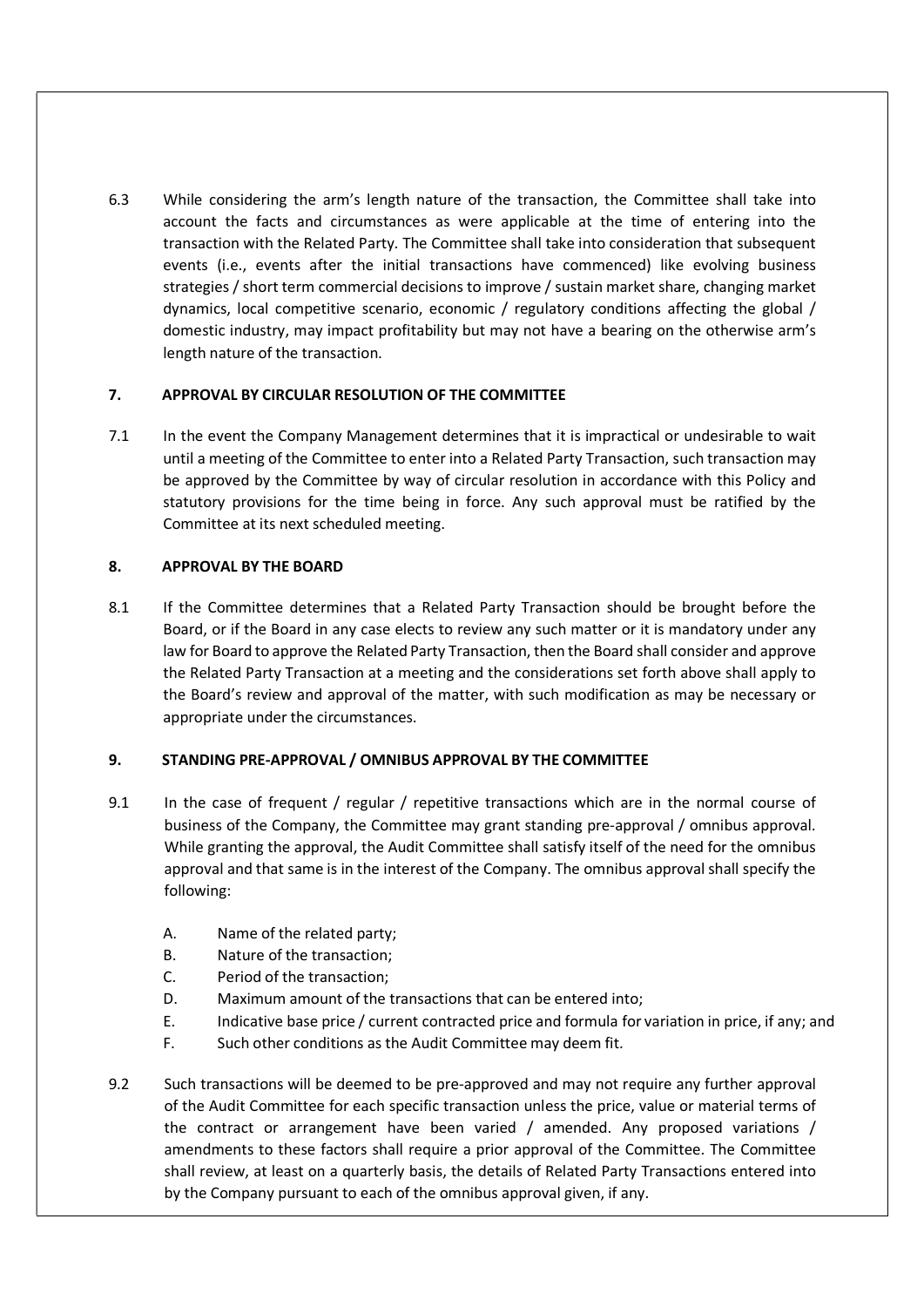9.3 The omnibus approval shall be valid for a period of one year.

### 10. APPROVAL OF MATERIAL RELATED PARTY TRANSACTIONS

10.1 All Material Related Party Transactions and its subsequent Material Modification shall require prior approval of the shareholders through resolution and no related party shall vote to approve such resolution whether the entity is a related party to the particular transaction or not.

## 11. TRANSACTIONS WHICH DO NOT REQUIRE APPROVAL

- 11.1 Notwithstanding the foregoing, the following Related Party Transactions shall not require approval of Audit Committee:
	- A. Any transaction involving the providing of compensation to a director or Key Managerial Personnel in connection with his duties to the Company including the reimbursement of reasonable business and travel expenses incurred in the ordinary course of business.
	- B. Any transaction in which the Related Party's interest arises solely from ownership of securities issued by the Company and all holders of such securities receive the same benefits pro rata as the Related Party.

### 12. TRANSACTIONS NOT IN THE ORDINARY COURSE OF BUSINESS OR NOT AT ARM'S LENGTH

12.1 All Related Party Transactions in excess of the limits prescribed under the Companies Act, 2013, which are not in the Ordinary Course of Business or not at Arms' Length shall also require the prior approval of the shareholders through resolution and the Related Parties shall not vote to approve the relevant transaction irrespective of whether the entity is a party to the particular transaction or not.

### 13. RELATED PARTY TRANSACTIONS NOT PREVIOUSLY APPROVED

- 13.1 In the event the Company becomes aware of a Related Party Transaction that has not been approved or ratified under this Policy, the transaction shall be placed as promptly as practicable before the Committee or Board or the Shareholders as may be required in accordance with this Policy for review and ratification.
- 13.2 The Committee or the Board or the Shareholders shall consider all relevant facts and circumstances respecting such transaction and shall evaluate all options available to the Company, including but not limited to ratification, revision, or termination of such transaction, and the Company shall take such action as the Committee may deem appropriate under the circumstances.

### 14. DISCLOSURE AND REPORTING OF RELATED PARTY TRANSACTIONS

14.1 Every Related Party Transaction entered into by the Company shall be referred to in the Board's report to the shareholders as per laws. The Company Secretary / Compliance Officer shall also make necessary entries in the Register of Contracts required to be maintained under the Companies Act, 2013.